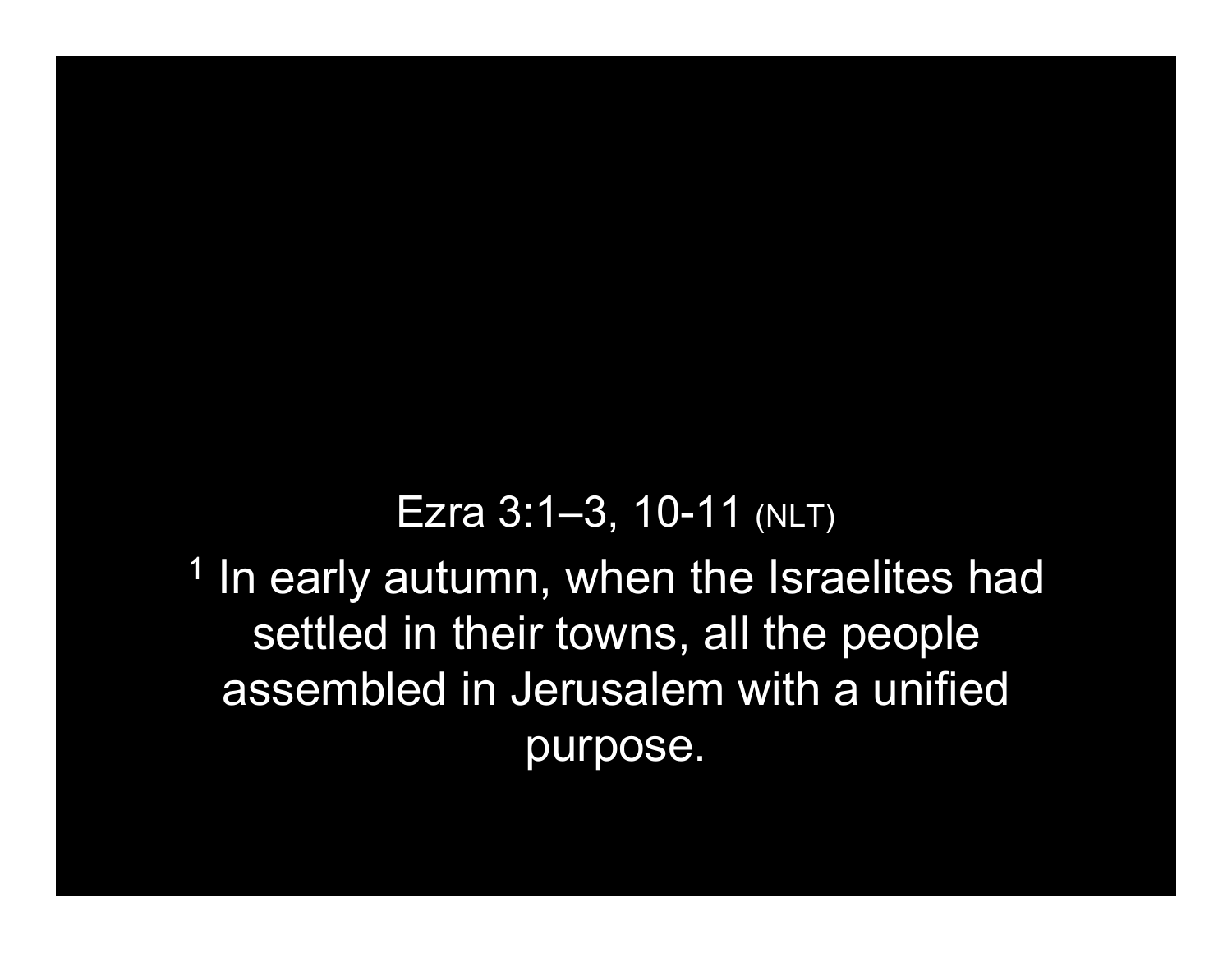<sup>2</sup> Then Jeshua son of Jehozadak joined his fellow priests and Zerubbabel son of Shealtiel with his family in rebuilding the altar of the God of Israel. They wanted to sacrifice burnt offerings on it, as instructed in the Law of Moses, the man of God.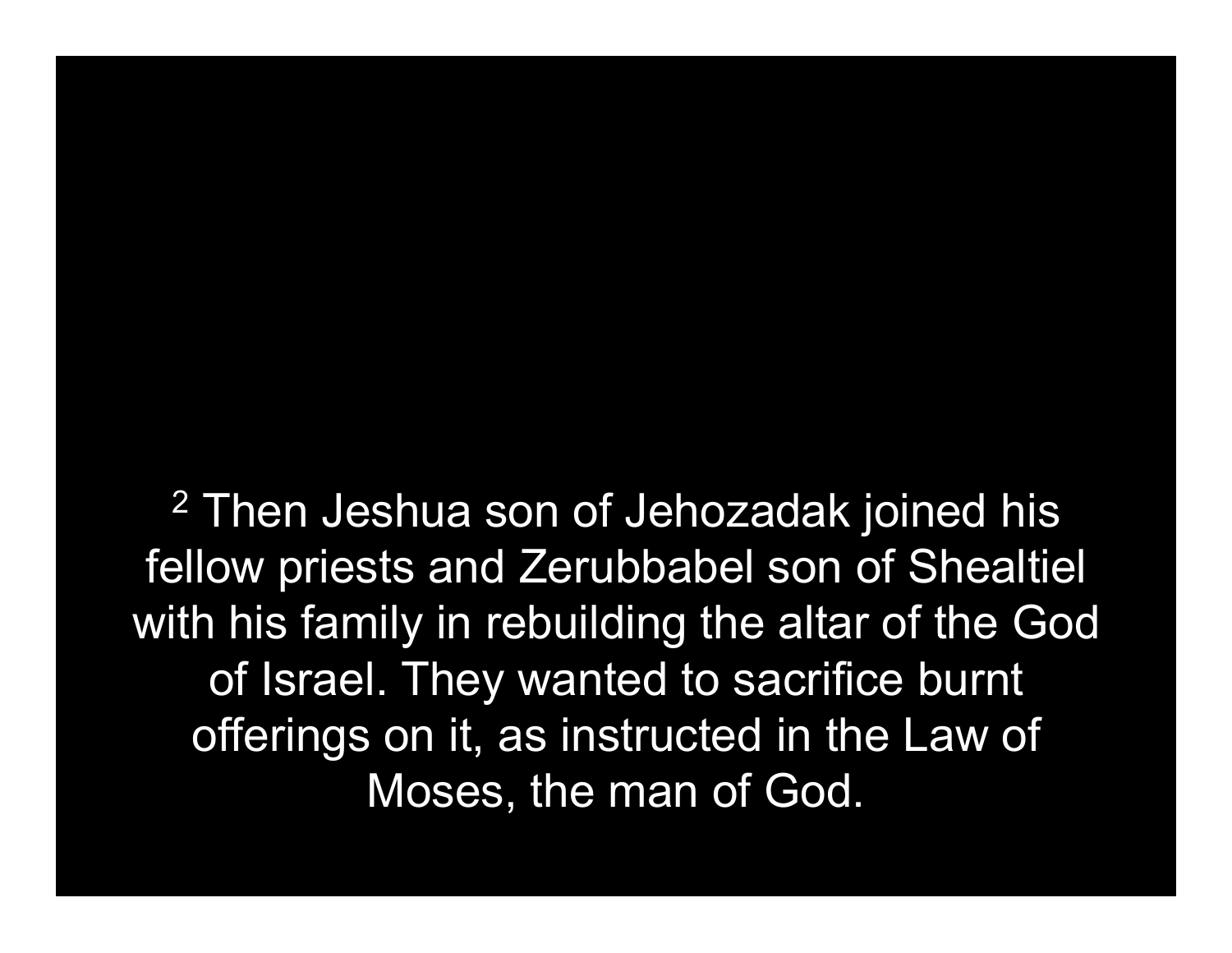$3$  Even though the people were afraid of the local residents, they rebuilt the altar at its old site. Then they began to sacrifice burnt offerings on the altar to the LORD each morning and evening.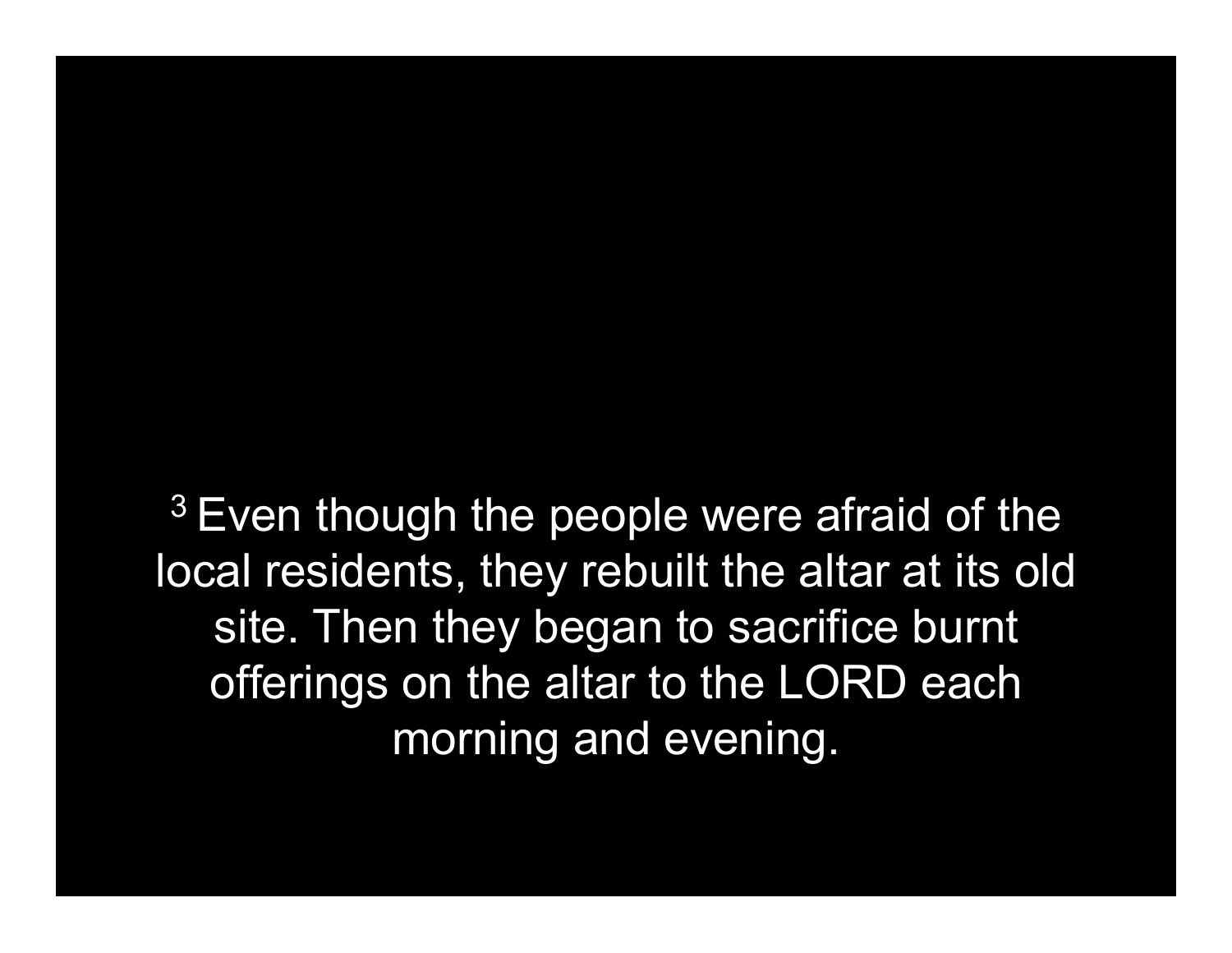<sup>10</sup> When the builders completed the foundation of the LORD's Temple, the priests put on their robes and took their places to blow their trumpets. And the Levites, descendants of Asaph, clashed their cymbals to praise the LORD, just as King David had prescribed.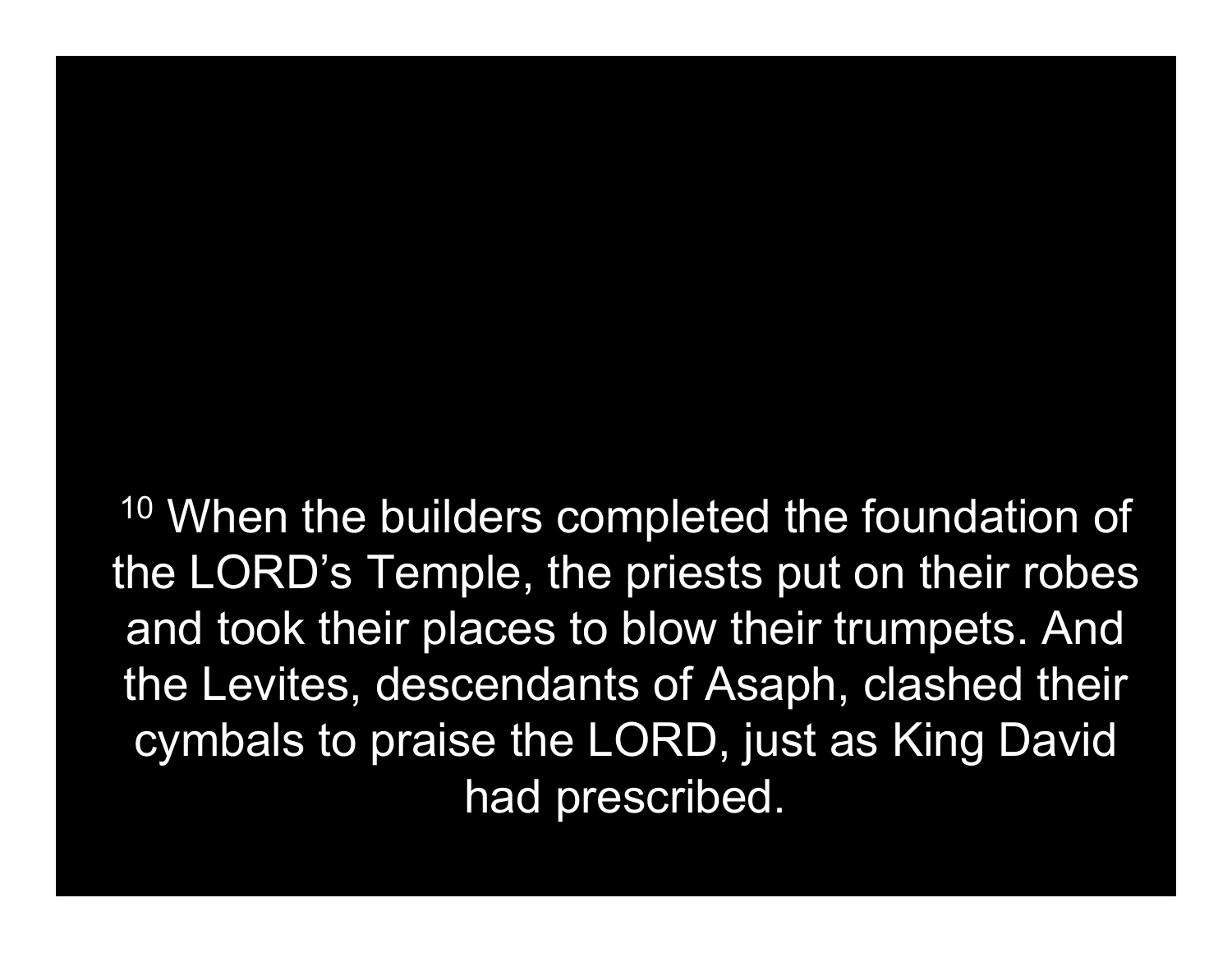<sup>11</sup> With praise and thanks, they sang this song to the LORD: "He is so good! His faithful love for Israel endures forever!" Then all the people gave a great shout, praising the LORD because the foundation of the LORD's Temple had been laid.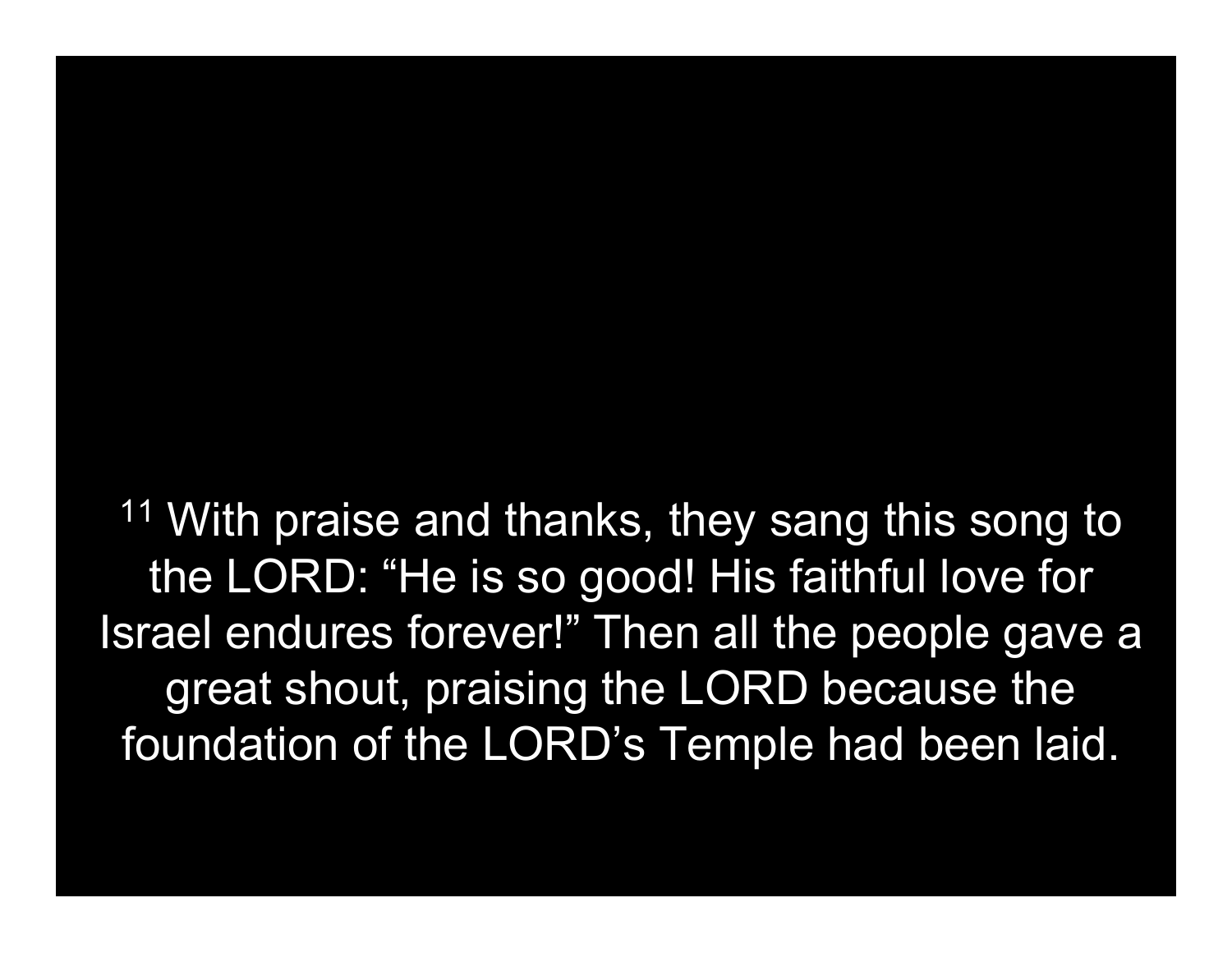## First Things FIRST

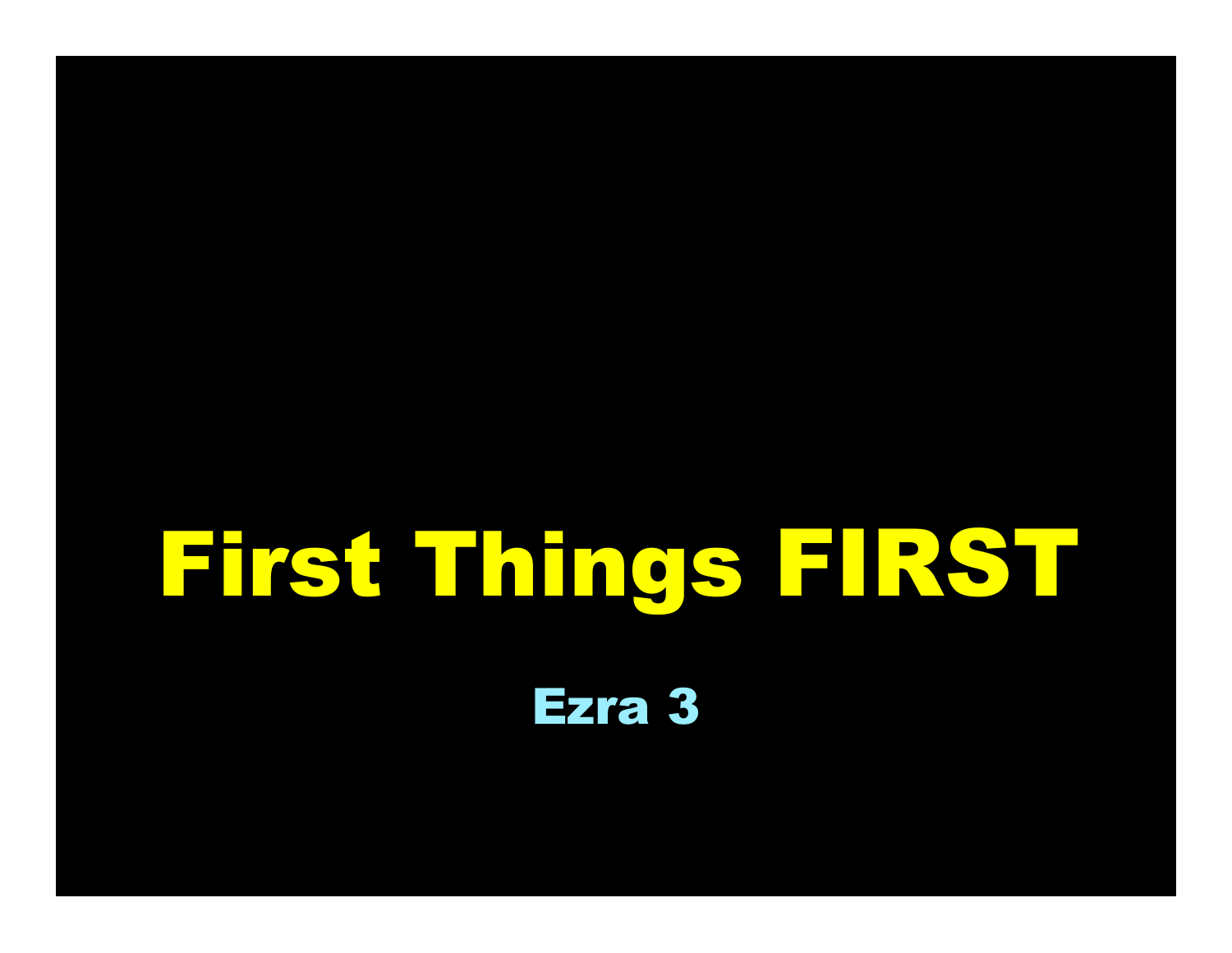<sup>3</sup> Despite their FEAR of the peoples around them, they built the altar on ITS Foundation and sacrificed burnt offerings on it to the LORD, both the morning and evening sacrifices.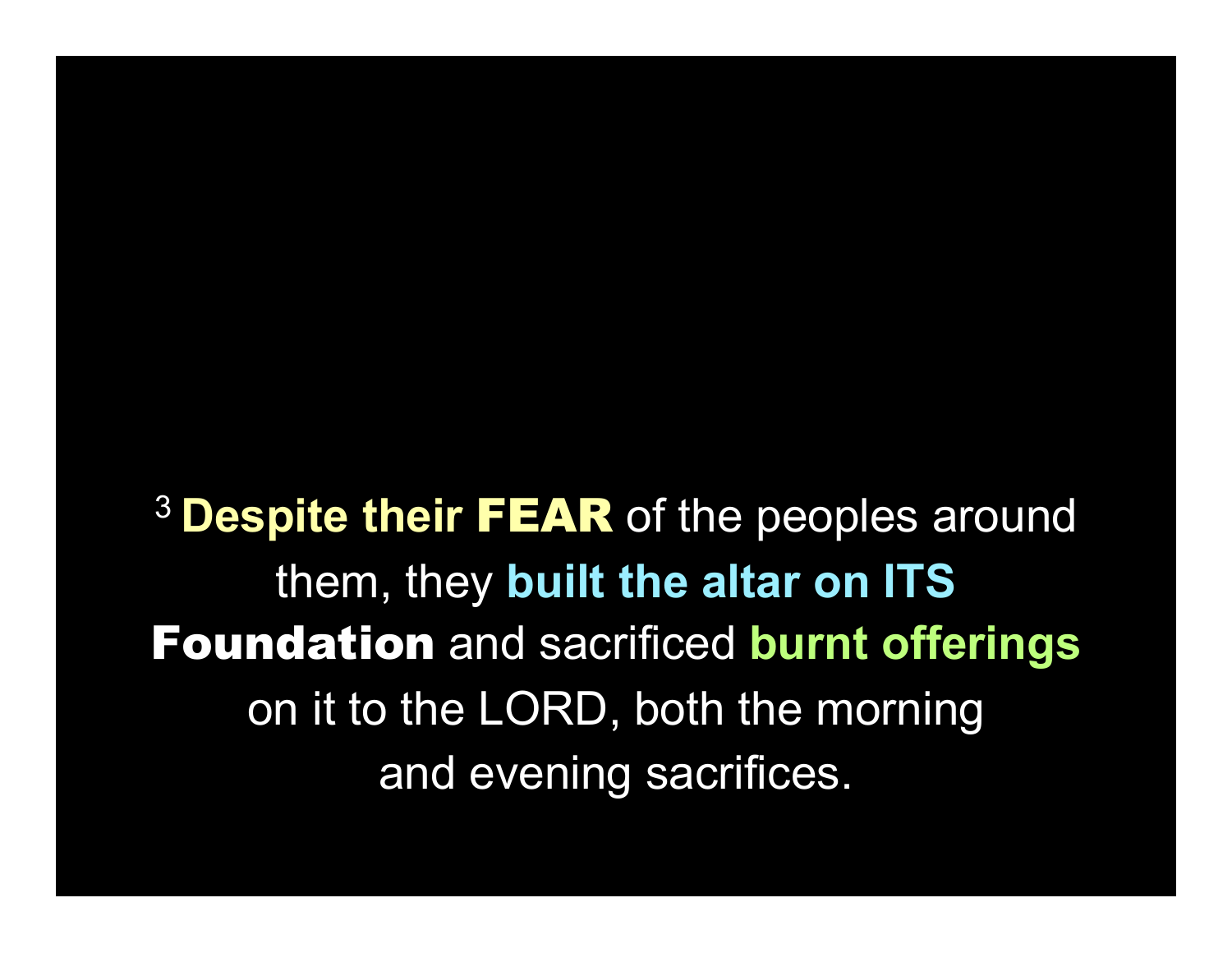<sup>4</sup> They celebrated the Festival of Shelters AS prescribed in the Law, sacrificing the number of burnt offerings specified for each day of the FESTIVAL. (NLT)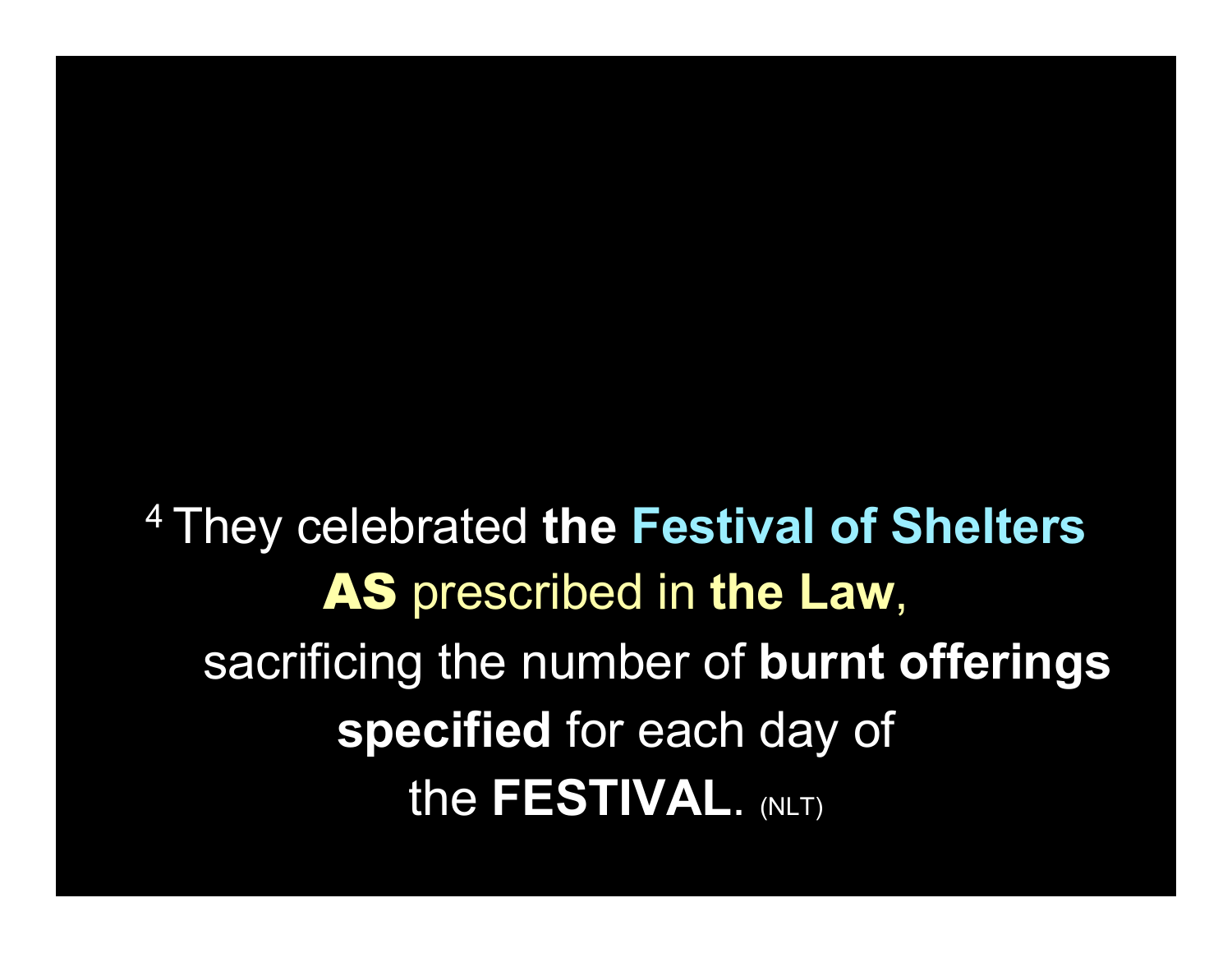## Remember God's...

- ▶ DELIVERANCE from Slavery
- $\triangleright$  PROVISION and Direction on the Journey
- $\triangleright$  PROTECTION from Enemies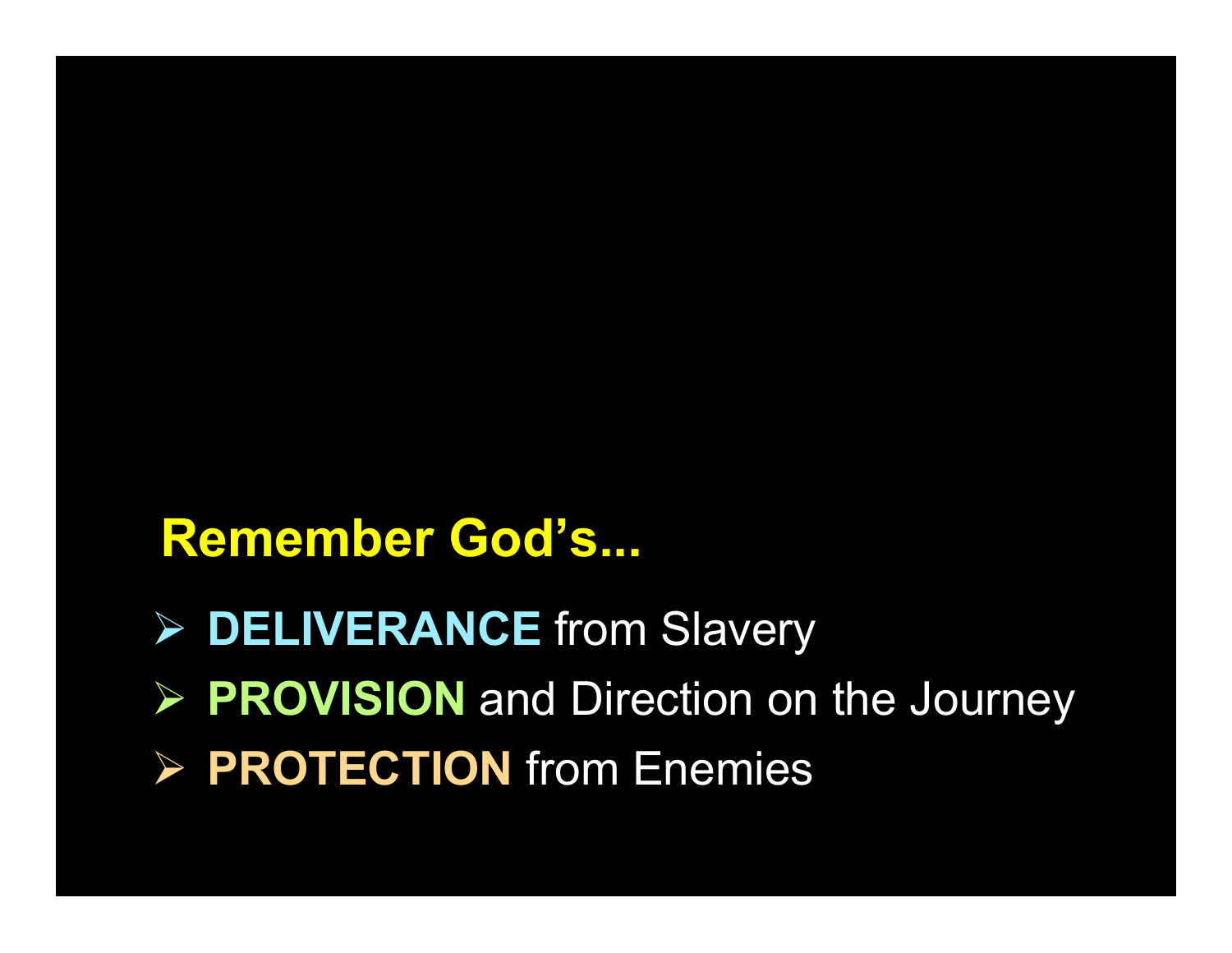Psalm 103:1–5 (NIV)  $1$  Praise the LORD, O my soul; ALL my inmost being, praise His holy Name. <sup>2</sup> Praise the LORD, O my soul and....

FORGET NOT all HIS Benefits ...who **Forgives** ALL your sins ...heals all your Diseases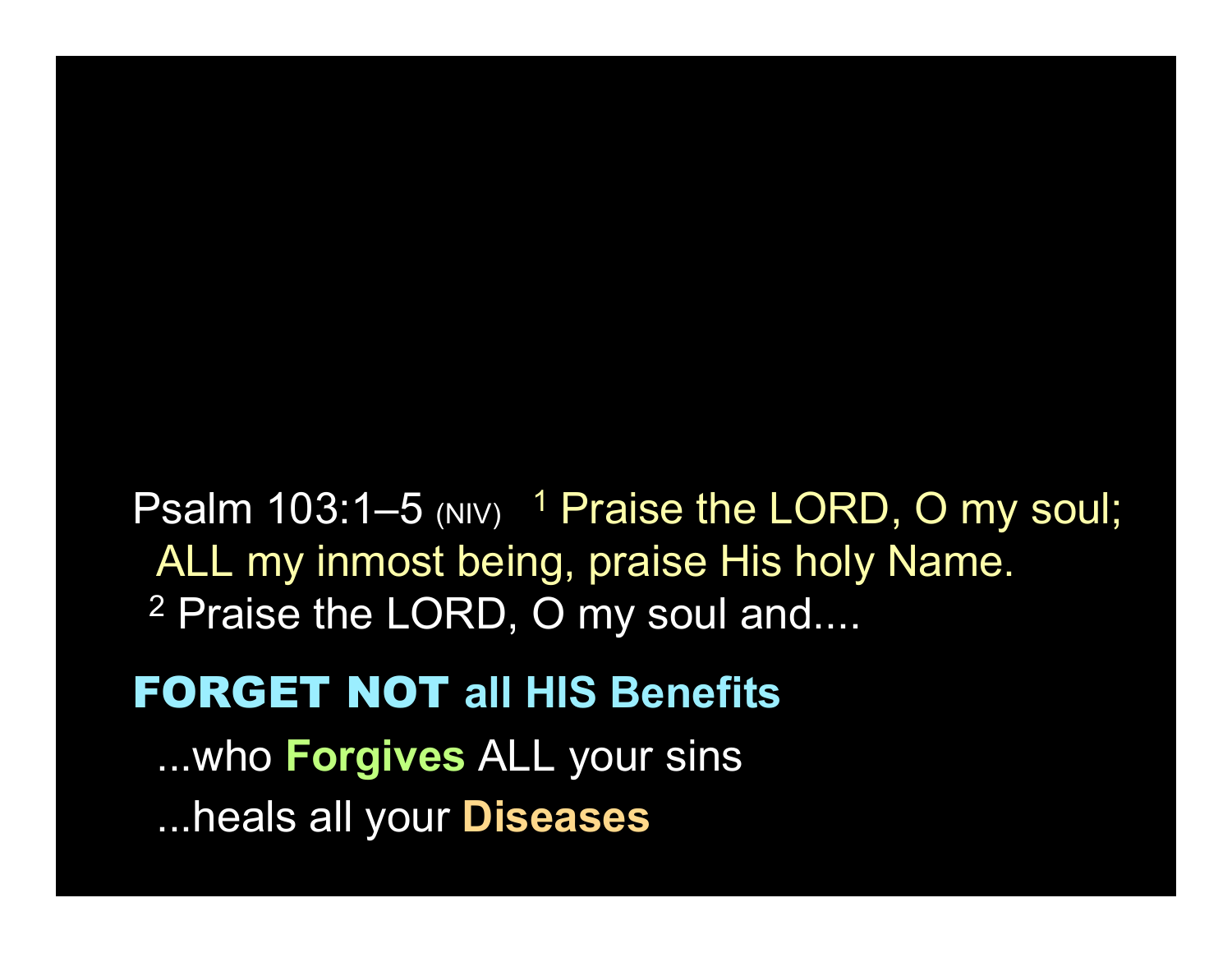...who Redeems your life from the pit ...Crowns you with love and compassion ...who Satisfies your desires with good things ...so that your youth is **Renewed** like the eagle's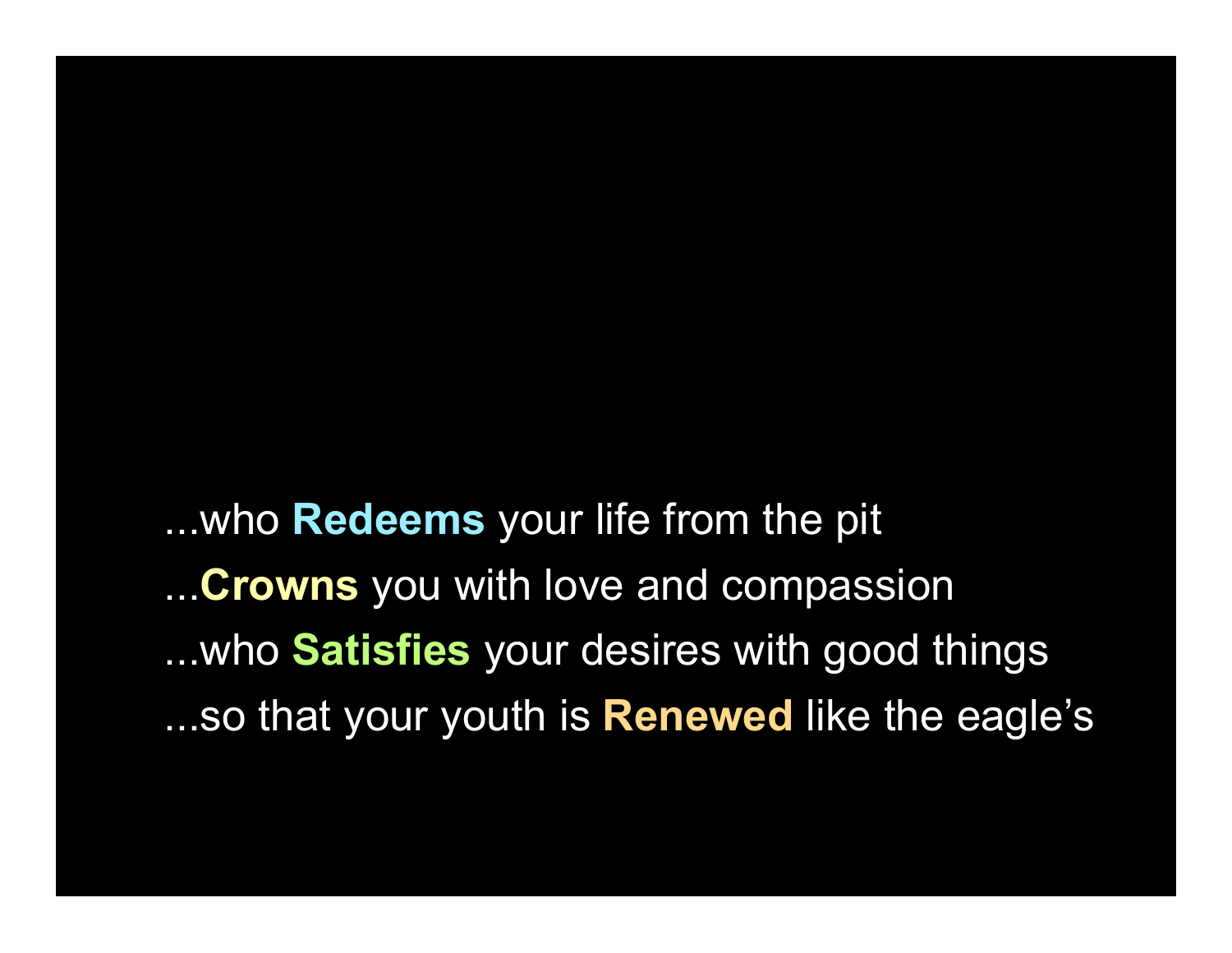OUR GOD... **≻Forgives >Heals** Redeems

Pours Out  $\triangleright$  Satisfies **≻Renews**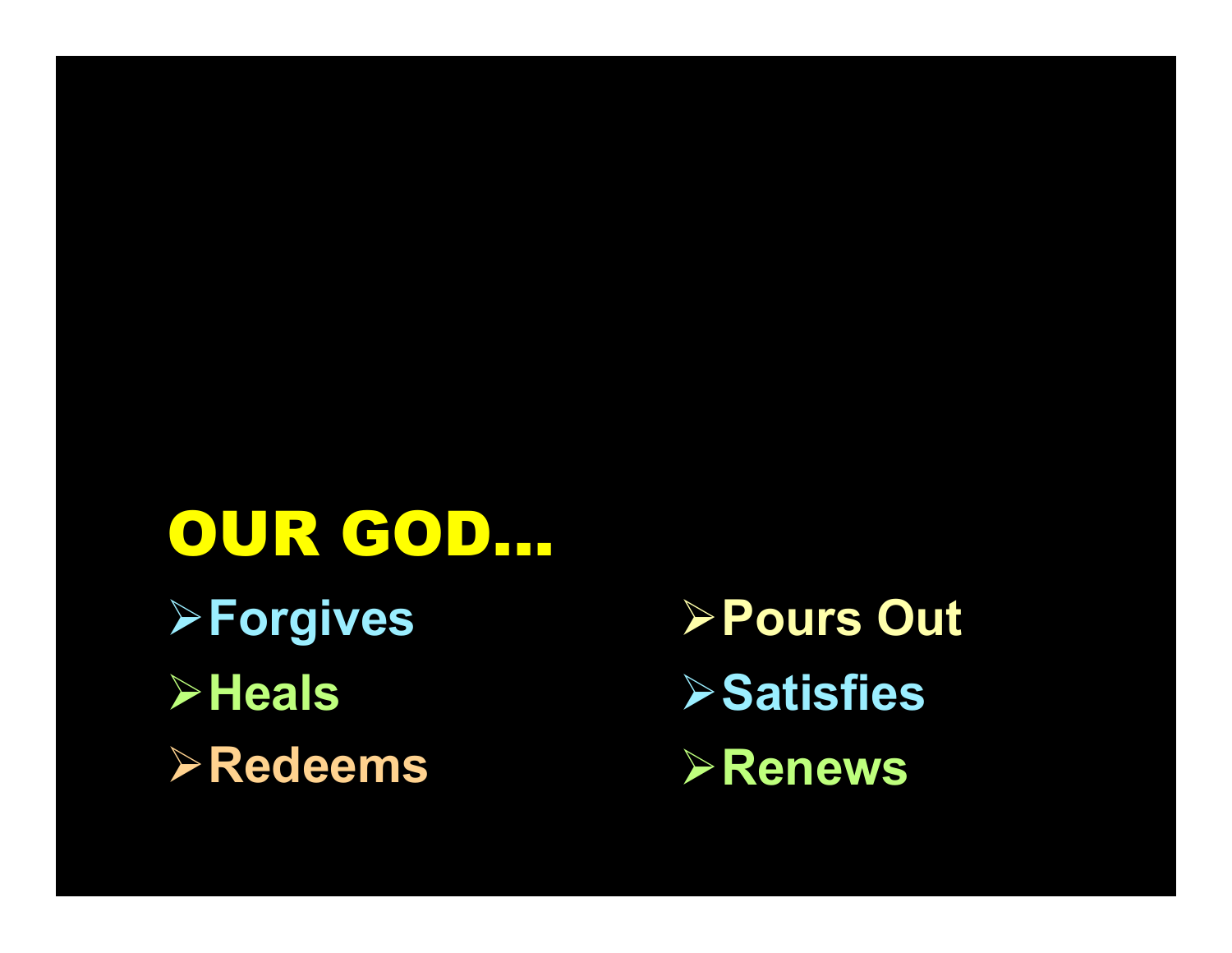Daniel 9:16–19 (NLT) <sup>16</sup> In view of all Your Faithful Mercies, Lord, please turn Your furious anger away from Your city Jerusalem, Your holy mountain. All the neighboring nations mock Jerusalem and Your people because of OUR sins and the sins of our ancestors.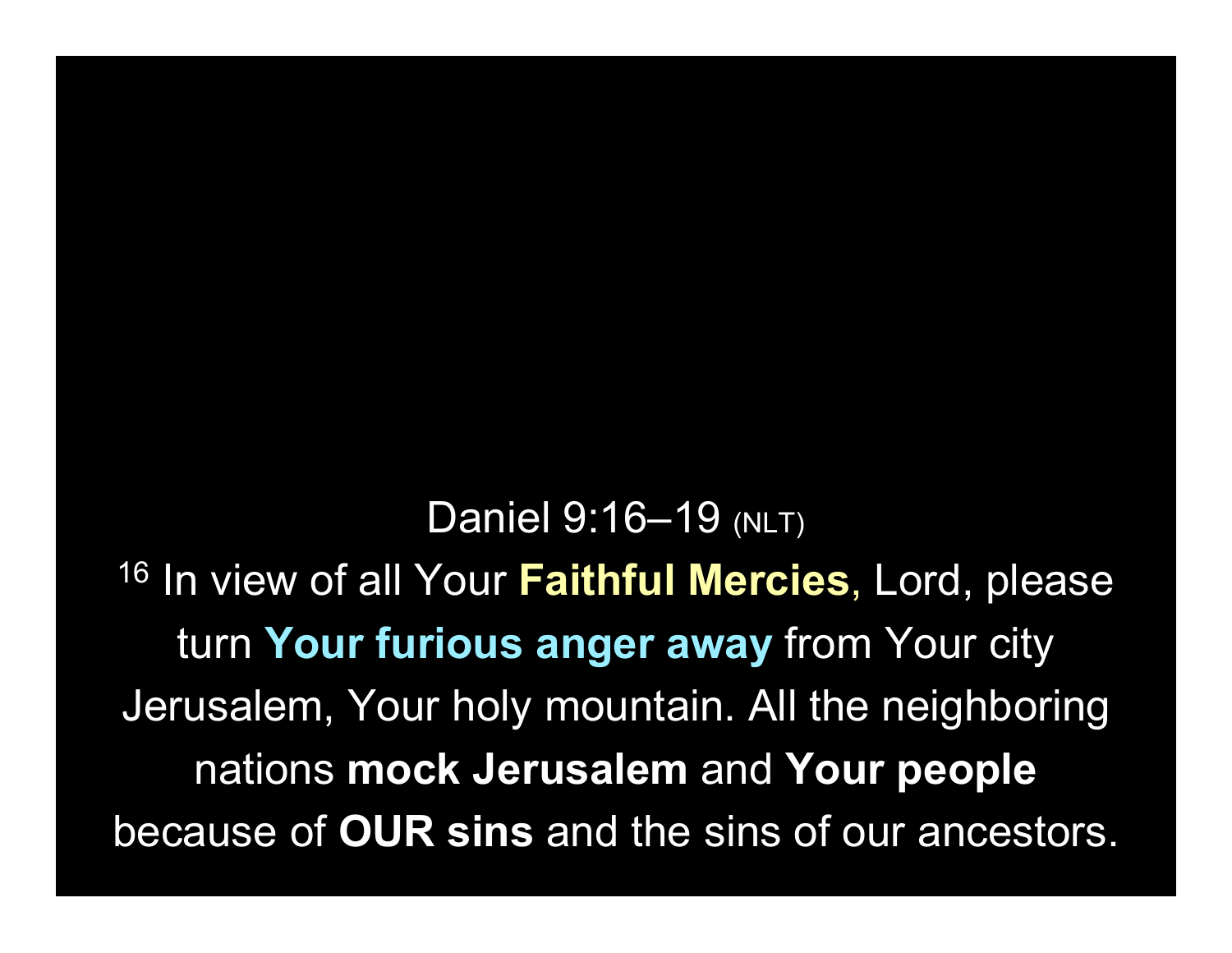<sup>17</sup> "O our God, hear your servant's prayer! Listen as I plead. For Your own sake, Lord, SMILE again on Your desolate sanctuary.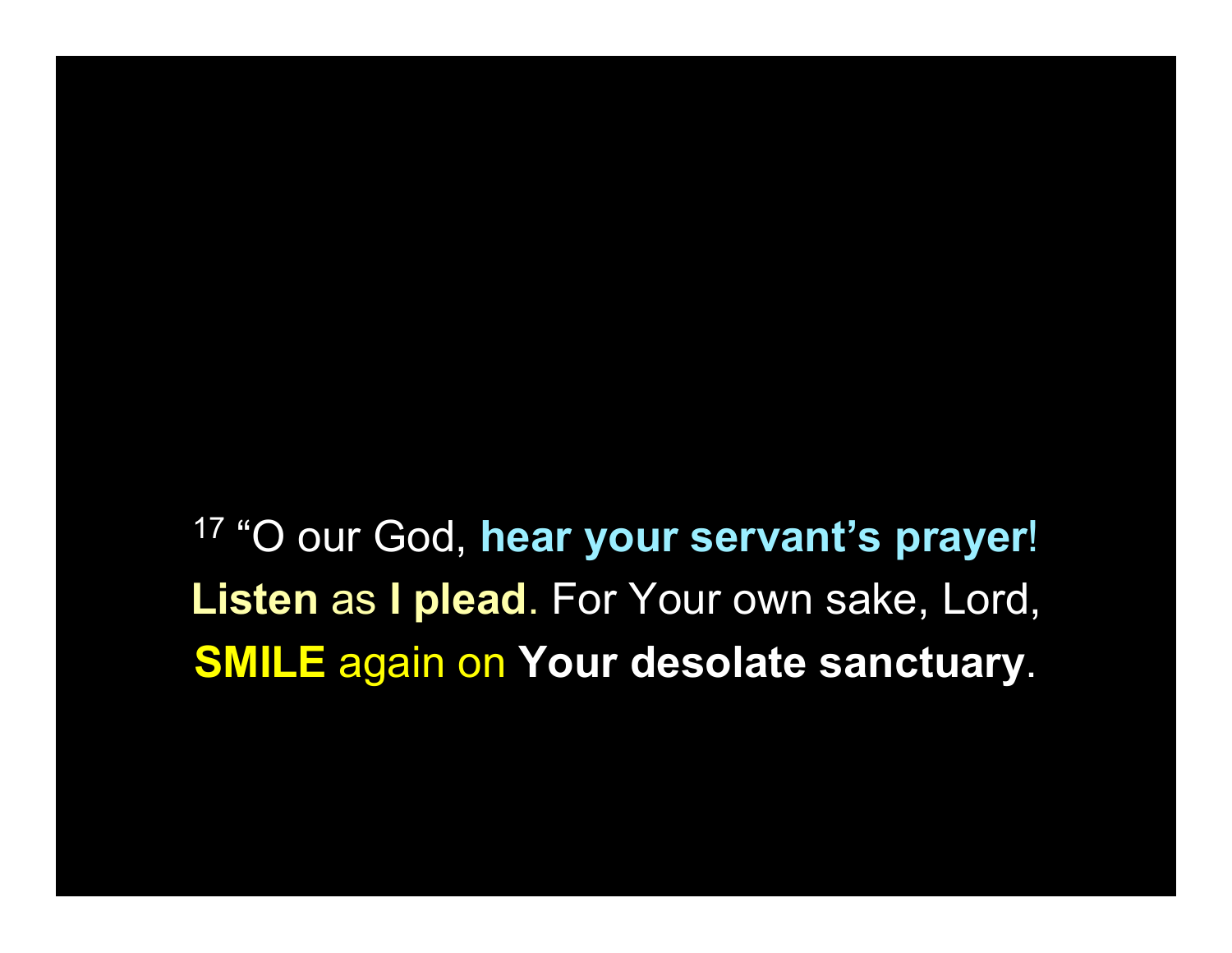<sup>18</sup> "O my God, lean down and listen to me. Open your eyes and see our despair. See how Your city the city that bears Your Name - lies in ruins. We make this plea, **NOT** because we deserve help, but because of your MERCY.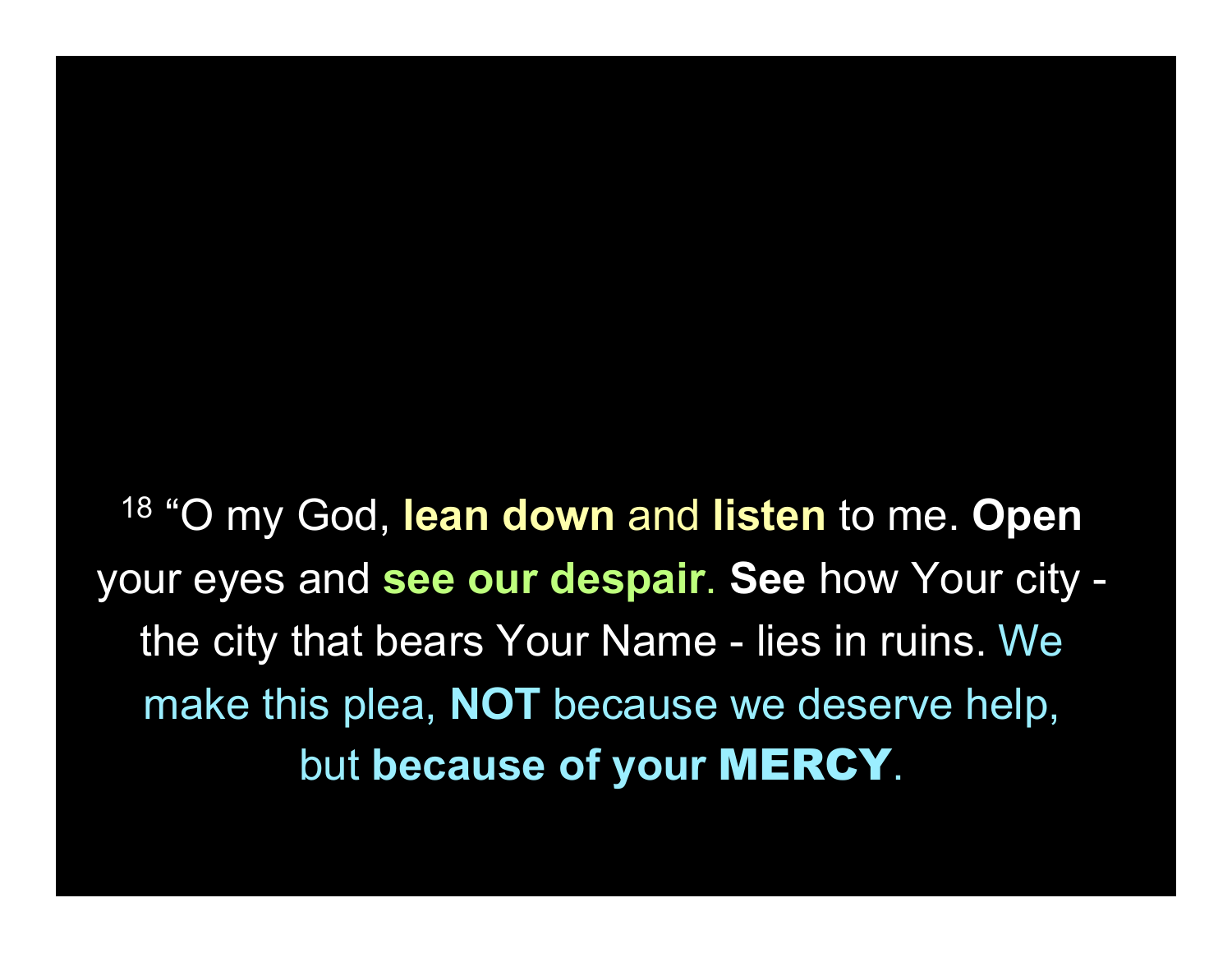<sup>19</sup> "O Lord, Hear. O Lord, Forgive. O Lord, Listen and Act! For YOUR own sake, do not delay, O my God, for Your people and Your city BEAR Your Name."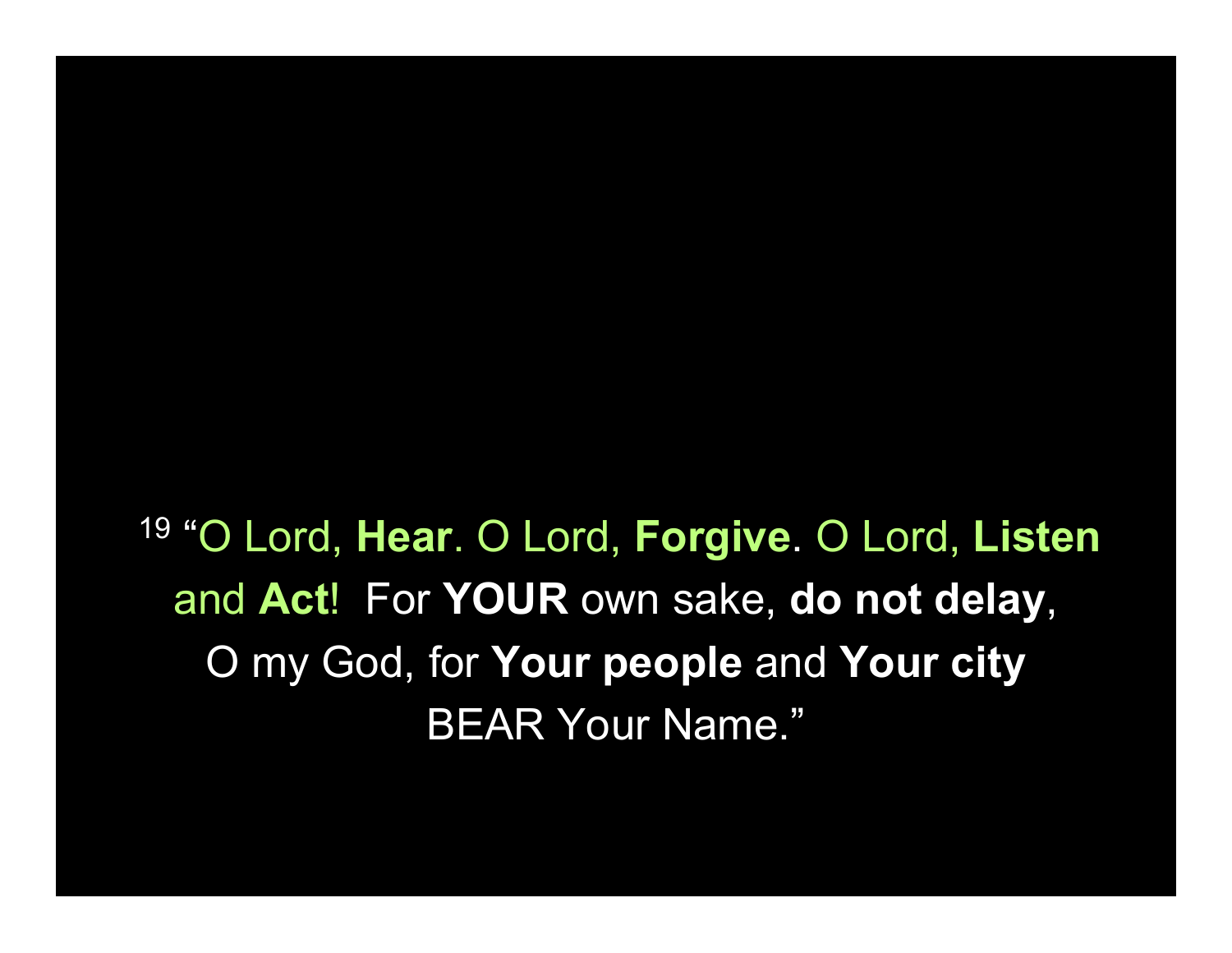<sup>12</sup> But many of the **older priests**, Levites, and other leaders who had seen the First Temple **WEPT aloud** when they saw the New Temple's foundation. The others, however, were Shouting for JOY. (NLT)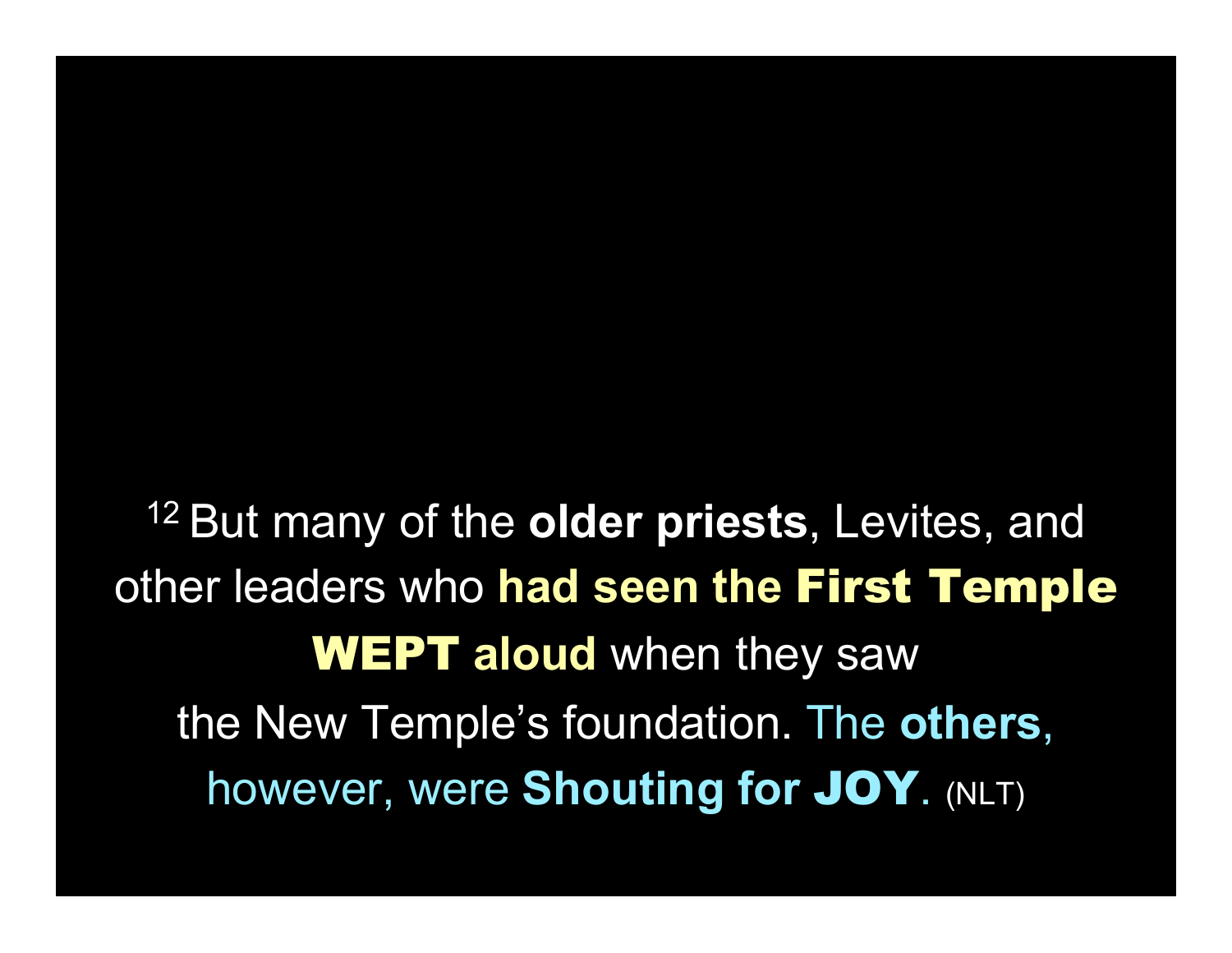Philippians 3:13-14 (NIV) ...But ONE thing I do: Forgetting what is BEHIND and straining toward what is ahead, <sup>14</sup> I press on toward the GOAL to win the prize for which God has called me heavenward in Christ Jesus.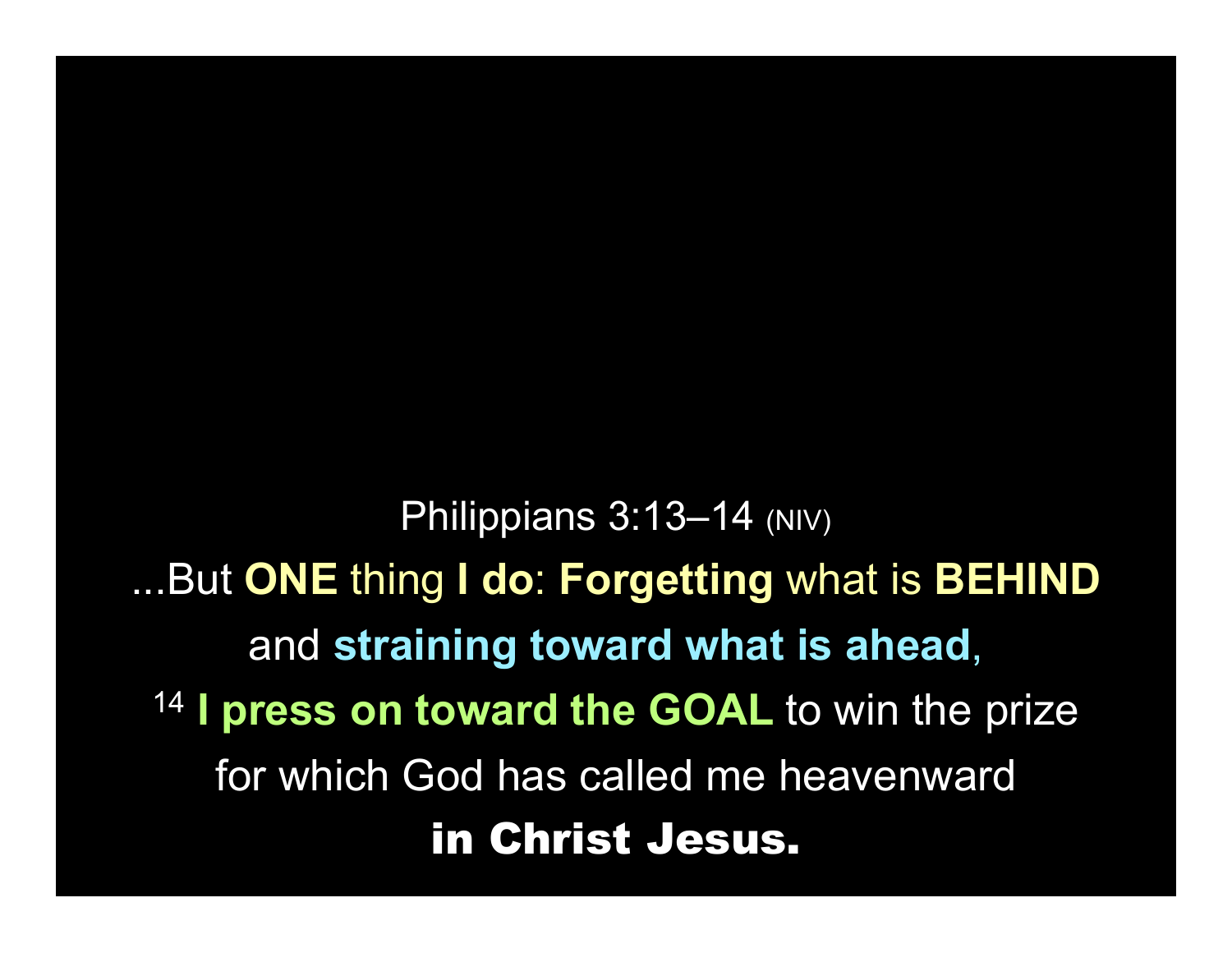## My Name is I AM

When you dwell on the Past with its mistakes and regrets I am NOT there My Name is not I WAS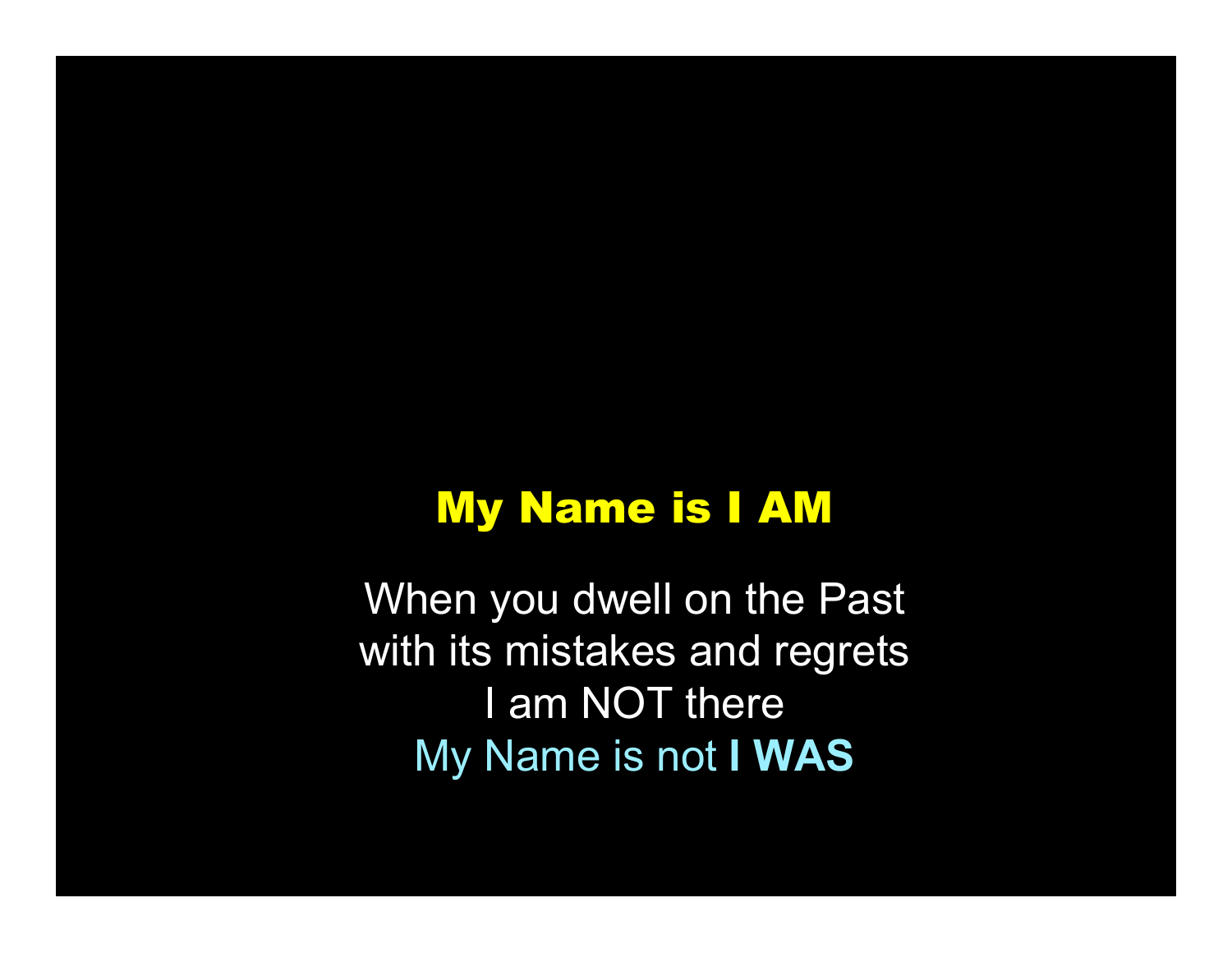When you focus only on the Future with its problems, doubts, and fears I am not there My Name is not I Will Be